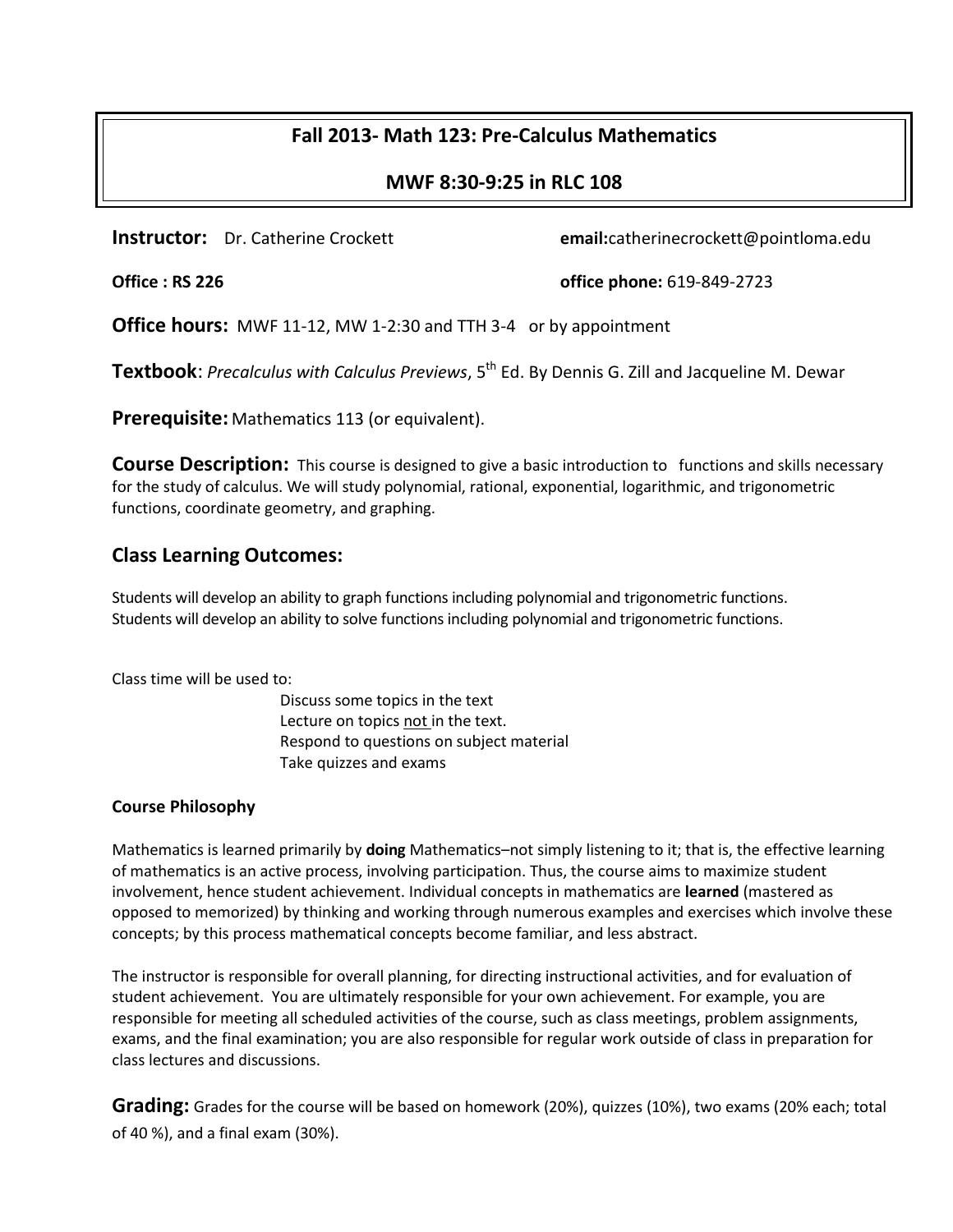**Homework (20%): Please see the attached homework schedule.** A homework assignment is late if it is not received at the **start** of class on the due date. No late homework will be accepted except by prior arrangement or with a documented emergency. Please be sure that your homework is stapled together and the problems are in order. Homework will be scored on a combination of completeness and correctness. A random selection (the same for all people) of the problems will be graded on any homework assignment. The three lowest homework scores will be dropped.

**Quizzes (10%)**: Quizzes will be given in class throughout the semester (please see the calendar for dates). There are no make-up quizzes; however your lowest two quiz scores will be dropped.

**Tests and Final Exam (20% each and 30%):** Tests and the Final Exam will include problems and questions over material assigned in the text, readings and handouts, as well as material presented in class.

No examination shall be missed without prior consent by me or a well documented emergency beyond your control. A score of zero will be assigned for an examination that is missed without prior consent or a well documented emergency beyond your control. The examination schedule is included in the daily schedule.

**Please note: I do not intend to accept excuses such as miscommunication with parents, benefactors, sport team sponsors and/or travel agents.**

**Please note: The Final Exam is COMPREHENSIVE.**

### **December 16: 7:30- 10:00 a.m.**

**Grading Scale**: Course grades will be assigned according to the following scale:

| <b>Grading Scale in percentages</b> |  |  |                                                                                                                      |  |
|-------------------------------------|--|--|----------------------------------------------------------------------------------------------------------------------|--|
| A                                   |  |  | D                                                                                                                    |  |
|                                     |  |  | $(87.5, 90)$ $(77.5, 80)$ $(67.5, 70)$                                                                               |  |
|                                     |  |  | $[92.5, 100]$ $[82.5, 87.5]$ $[72.5, 77.5]$ $[62.5, 67.5]$                                                           |  |
|                                     |  |  | $\vert\text{-}\vert$ [90, 92.5) $\vert\vert$ [80, 82.5) $\vert\vert$ [70, 72.5) $\vert\vert$ [60, 62.5) $\vert\vert$ |  |

 **This semester we are using the LMS (learning management system) called Canvas. In this system, you will find handouts from class and your grades. TO access go to:** <https://canvas.pointloma.edu/login> **From there you can login using your PLNU user name and password.**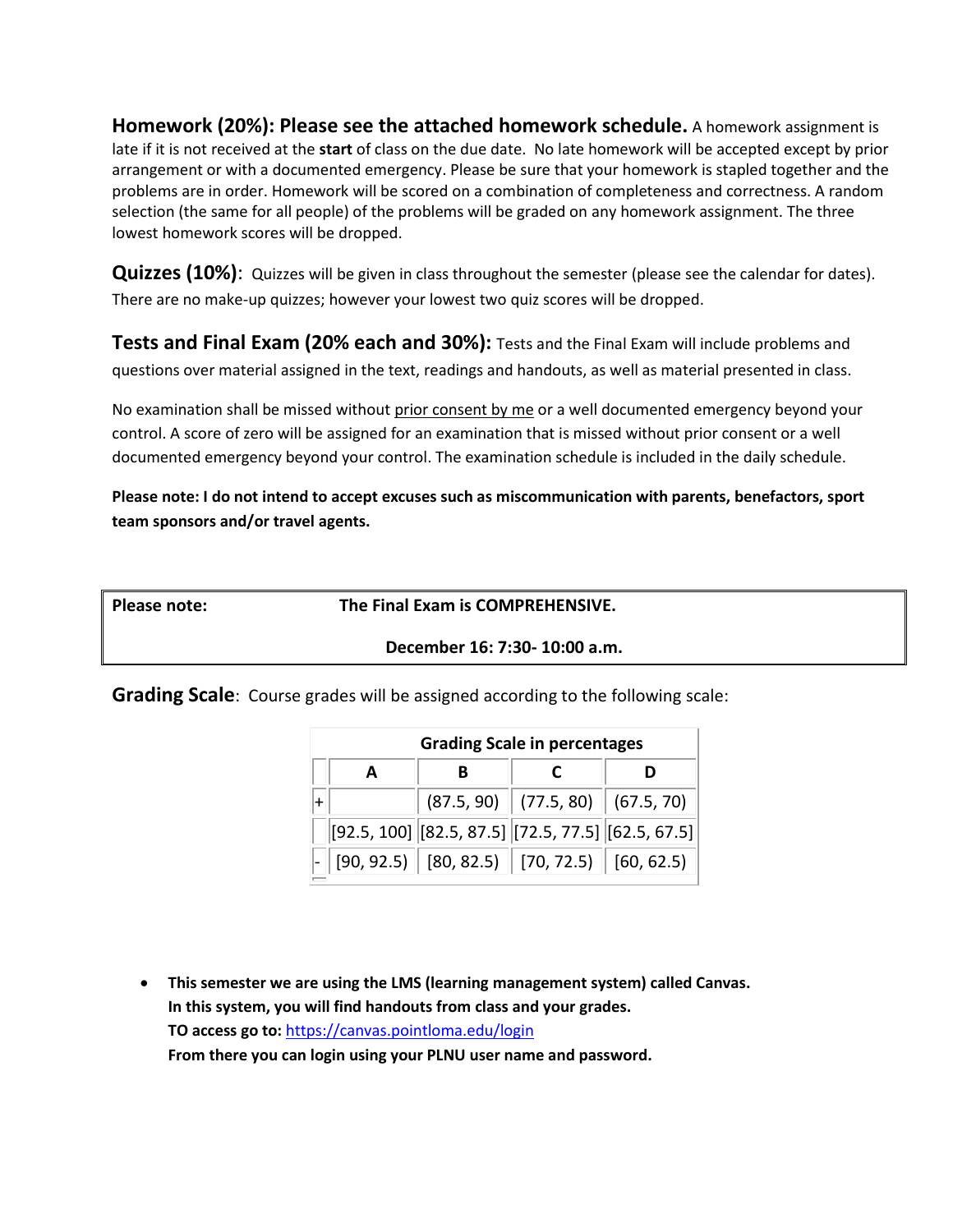#### **Attendance:**

Attendance is expected at each class session. In the event of an absence you are responsible for the material covered in class and the assignments given that day.

Regular and punctual attendance at all classes in which a student is registered is considered essential to optimum academic achievement. Therefore, regular attendance and participation in each course are minimal requirements to be met. There are no allowed or excused absences except when absences are necessitated by certain university-sponsored activities and are approved in writing by the Provost. Whenever the number of accumulated absences in a class, for any cause, exceeds ten percent of the total number of class meetings, the faculty member has the option of filing a written report to the Vice Provost for Academic Administration which may result in de-enrollment, pending any resolution of the excessive absences between the faculty member and the student…If the date of de-enrollment is past the last date to withdraw from a class, the student will be assigned a grade of W or WF (no grade). There are no refunds for courses where a de-enrollment was processed." (see catalog for full text)

#### **Class Enrollment:**

It is the student's responsibility to maintain his/her class schedule. Should the need arise to drop this course (personal emergencies, poor performance, etc.), the student has the responsibility to follow through (provided the drop date meets the stated calendar deadline established by the university), not the instructor. Simply ceasing to attend this course or failing to follow through to arrange for a change of registration (drop/add) may easily result in a grade of F on the official transcript.

#### **Academic Accommodations:**

While all students are expected to meet the minimum academic standards for completion of this course as established by the instructor, students with disabilities may require academic accommodations. At Point Loma Nazarene University, students requesting academic accommodations must file documentation with the Disability Resource Center (DRC), located in the Bond Academic Center. Once the student files documentation, the Disability Resource Center will contact the student's instructors and provide written recommendations for reasonable and appropriate accommodations to meet the individual needs of the student. This policy assists the university in its commitment to full compliance with Section 504 of the Rehabilitation Act of 1973, the Americans with Disabilities (ADA) Act of 1990, and ADA Amendments Act of 2008, all of which prohibit discrimination against students with disabilities and guarantees all qualified students equal access to and benefits of PLNU programs and activities.

Students with learning disabilities who may need accommodations should discuss options with the instructor during the first two weeks of class.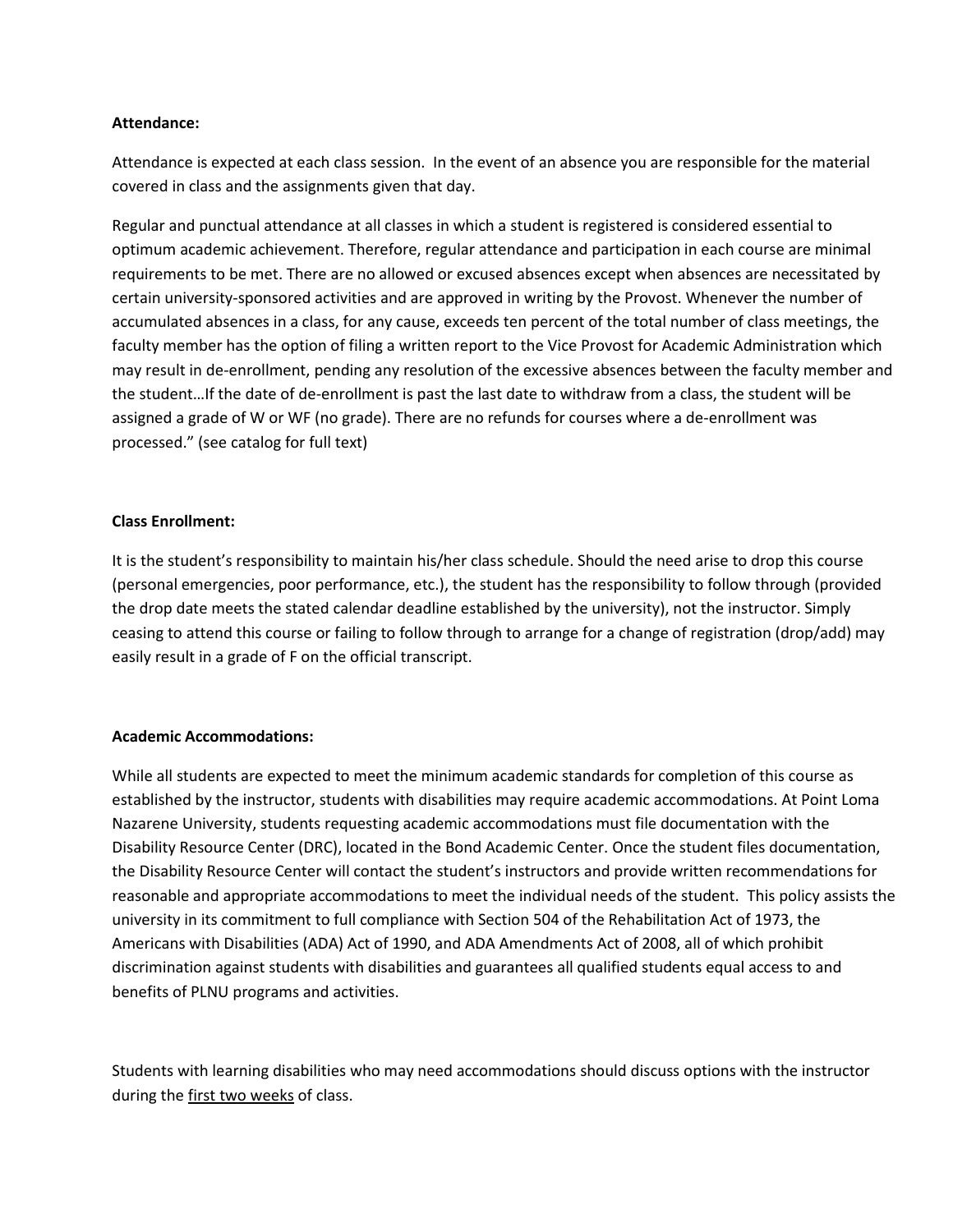#### **Academic Honesty:**

The Point Loma Nazarene University community holds the highest standards of honesty and integrity in all aspects of university life. Academic honesty and integrity are strong values among faculty and students alike. Any violation of the university's commitment is a serious affront to the very nature of Point Loma's mission and purpose.

Academic dishonesty is the act of presenting information, ideas, and/or concepts as one's own when in reality they are the results of another person's creativity and effort. Such acts include plagiarism, copying of class assignments, and copying or other fraudulent behavior on examinations. For more details on PLNU's policy go to: [http://www.pointloma.edu/experience/academics/catalogs/undergraduate-catalog/point-loma](http://www.pointloma.edu/experience/academics/catalogs/undergraduate-catalog/point-loma-education/academic-policies)[education/academic-policies](http://www.pointloma.edu/experience/academics/catalogs/undergraduate-catalog/point-loma-education/academic-policies)

A student who is caught cheating on any item of work will receive a zero on that item and may receive an "F" for the semester. See the PLNU Catalog for a further explanation of the PLNU procedures for academic dishonesty.

#### **Final Exam: Date and Time**

The final exam date and time is set by the university at the beginning of the semester and may not be changed by the instructor. Only in the case that a student is required to take three exams during the same day of finals week is an instructor authorized to change the exam date and time for that particular student.

**General Advice:** The key to success in this class is to attend lectures regularly and do your homework. You learn mathematics by doing it yourself. You should expect to spend approximately two hours outside of class for every one hour in class working on homework and going over concepts. When doing homework, please note it is normal to not be able to do every problem correct on the first attempt. Do not be discouraged, instead seek help.

## **Sources of Help:**

- 1. Me. If you have questions, ask me. See office hours.
- 2. FREE TUTORING- Math Learning Center, RS-230. Hours are posted on the door.
- 3. Other classmates. Form study groups! Work together!